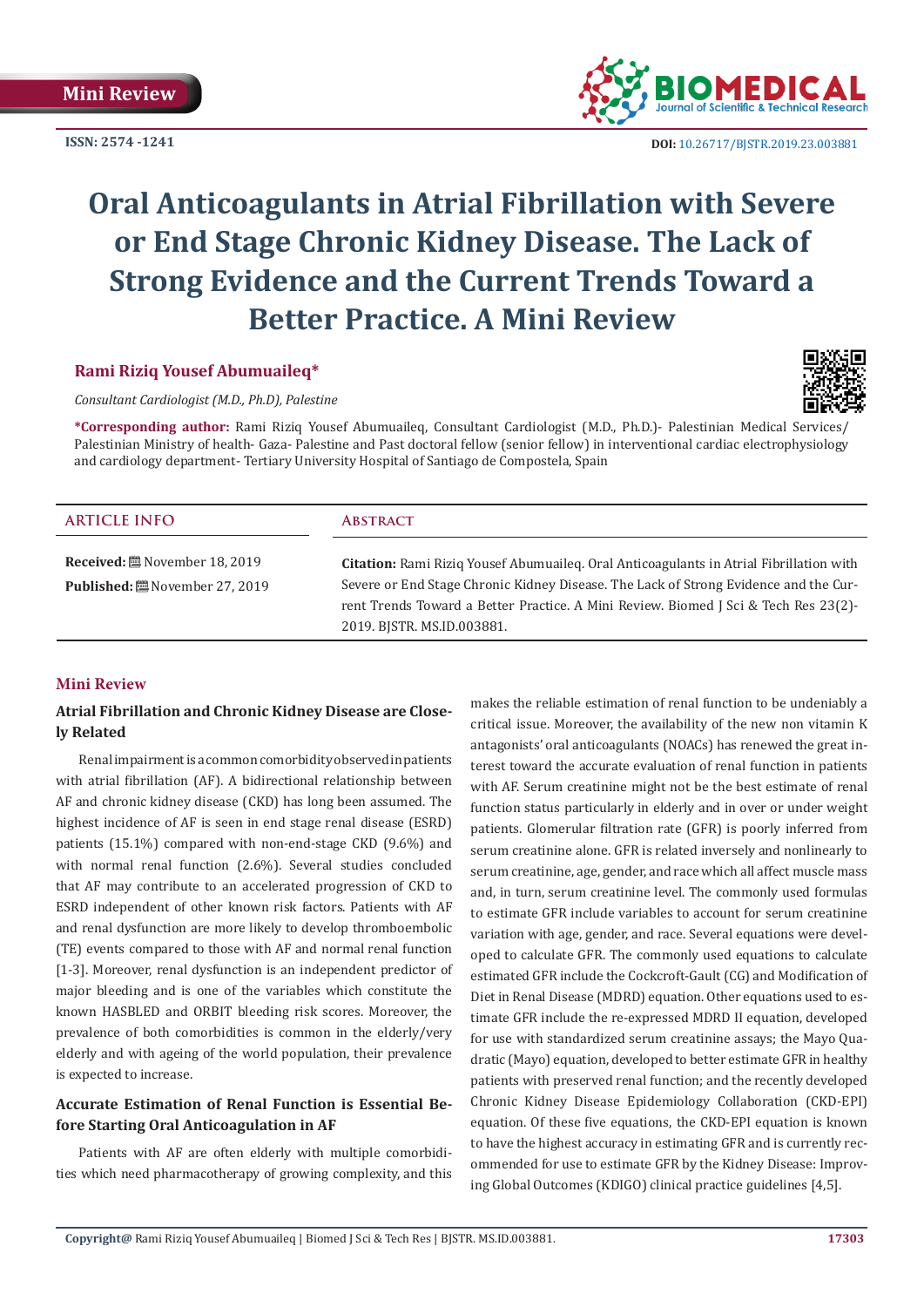# **Vitamin K Antagonists in AF Patients with Severe CKD (Potential Adverse Effects)**

Poor anticoagulation control with warfarin could induce acute kidney injury by causing profuse glomerular haemorrhage and renal tubular obstruction by red blood cell casts in some patients, especially in those with CKD. This condition is known as warfarin-related nephropathy which could be more pronounced if high quality anticoagulation control with Vitamin K antagonists (VKAs) could not be achieved and maintained [6]. VKAs are known to aggravate vascular calciphylaxis which is seen in severe CKD and this in turn might adversely affect the patient renal status and might have additional adverse systemic effects. Calciphylaxis with VKAs could be a result of their inhibition of the vitamin K cycle and γ-carboxylation of matrix Gl a protein [7]. Really, poor quality anticoagulation control with VKAs is common in patients with severe CKD. The proportion of time in therapeutic range (TTR)  $\geq 60\%$  decreased in severe CKD and only 21% of patients on dialysis achieving TTR  $\geq$  60%. After multivariate adjustment, the magnitude of TTR reduction increased with increasing CKD severity. These findings have implications for more intensive warfarin management strategies in severe CKD or alternative therapies such as NOACs [8,9].

Really, the support to use VKAs in severe CKD came mainly from the findings of large retrospective studies (i.e., not from randomized trials), which have shown VKAs to offer protection from cardiovascular events without increasing bleeding in severe CKD [10]. However, in a recent meta-analysis, VKAs did not offer reduction in deaths, ischemic events, or strokes but increased the incidence of major bleeding in dialysis patients [11]. In addition due to the lack of convincing efficacy and more concern about potential harm in patients with ESRD or dialysis, warfarin has been implicated in the accelerated decline of renal function either through parenchymal micro-bleeds particularly in the setting of poor quality anticoagulation control with VKAs and/or due to aggravation of vascular calcifications with VKAs. A recently published retrospective study on a large cohort of Medicare beneficiaries in the United States of America has demonstrated that apixaban use in AF patients with ESRD on dialysis could be associated with a lower risk of major bleeding compared with VKAs, and the standard 5 mg twice a day dose of apixaban was associated with reductions in thromboembolic and mortality risk [12].

# **Severe CKD and ESRD in the Landmark Randomized Trials of NOACs**

Patients with GFR< 30 mL/min in the dabigatran- RELY trial, rivaroxaban- ROCKET AF trial and edoxaban- ENGAGE AF trial and patients with GFR< 25 mL/min in apixaban-ARISTOTLE trial were excluded from the pivotal clinical trials of NOACs. This could explain the gap of evidence regarding oral anticoagulation in severe CKD and ESRD. In subgroup analysis of the ARISTOTLE trial, Apixaban was more effective than warfarin to prevent stroke and systemic embolism in the three distinct subgroups of renal function (i.e., GFR

> 80, GFR > 50-80 and GFR 25 -50 mL/min). Patients with the moderate CKD (i.e., GFR <50 ml/min) benefitted from the greatest reduction of major bleeding on apixaban compared to warfarin [13].

# **Oral Anticoagulants in AF Patients with Severe CKD and ESRD (The Current Practice Guidelines)**

The European Society of Cardiology (ESC) guidelines prefer NOACs over VKAs for the prevention of TE event in AF. The 2018 ESC practical guidelines recommend the use of reduced dose of NO-ACs [rivaroxaban (15mg O.D.), apixaban (2.5mg B.D.) and edoxaban (30mg O.D.) for AF patients with high TE risk and severe CKD (i.e., GFR, 15- 29mL/min). According to the ESC practical guidelines, dabigatran should not be used in patient with severe CKD (i.e., GFR 15- 29 ml/min). In the current practical ESC guidelines, all the four NOACs should not be used in patients with ESRD or dialysis (i.e., GFR < 15ml/min), so the ESC guidelines might still support VKAs (international normalized ratio: 2-3) in AF patients with high TE risk and ESRD [14]. On the other hand, the Food and Drug Administration (FDA) in the United States of America approved reduced dose dabigatran 75mg twice daily, apixaban 5mg twice daily (apixaban 2.5 mg twice daily if  $> 80$  year old or  $< 60$  kg) and rivaroxaban 15 mg once daily in patients with severe CKD (i.e., GFR 15 - 29mL/ min); this were mainly based on pharmacological modelling data. The recent 2019 American Heart Association/ American College of Cardiology AHA/ACC focused updates have stated that for AF patients with high TE risk and ESRD, it might be reasonable to prescribe VKAs or apixaban for oral anticoagulation (class II b) [15].

## **Optimal Follow Up Intervals for Renal Function Assessment in CKD**

The current ESC practice guidelines and experts opinion proposed a reasonable follow up intervals for renal function assessment which depends on obtaining the baseline GFR and divide it by 10 (e.g., in a patient with baseline GFR of 40 ml/min, divide 40 by 10, so his renal function should be assessed every 4 months- this could be more frequent in case of acute worsening conditions) [14,16].

## **Lack of Strong Evidence and A Need for Controlled Randomized Trials**

Our current practice regarding the use of oral anticoagulants in AF patients with ESRD is supported mainly by the findings of retrospective studies and not by sizable controlled randomized trials. Evidence might still be insufficient to recommend widespread use of VKAs or NOACs to improve clinical outcomes in patients with ESRD or dialysis dependent patients. Currently, there are three ongoing randomized trials designed to address this dilemma like: RENAL-AF trial, which is conducted to compare apixaban with warfarin in participants with haemodialysis-dependent ESRD and AF; AXADIA trial which aims to evaluate apixaban versus VKAs (phenprocoumon) in haemodialysis patients and the AVKDIAL trial to investigate the efficacy of oral anticoagulation with warfarin versus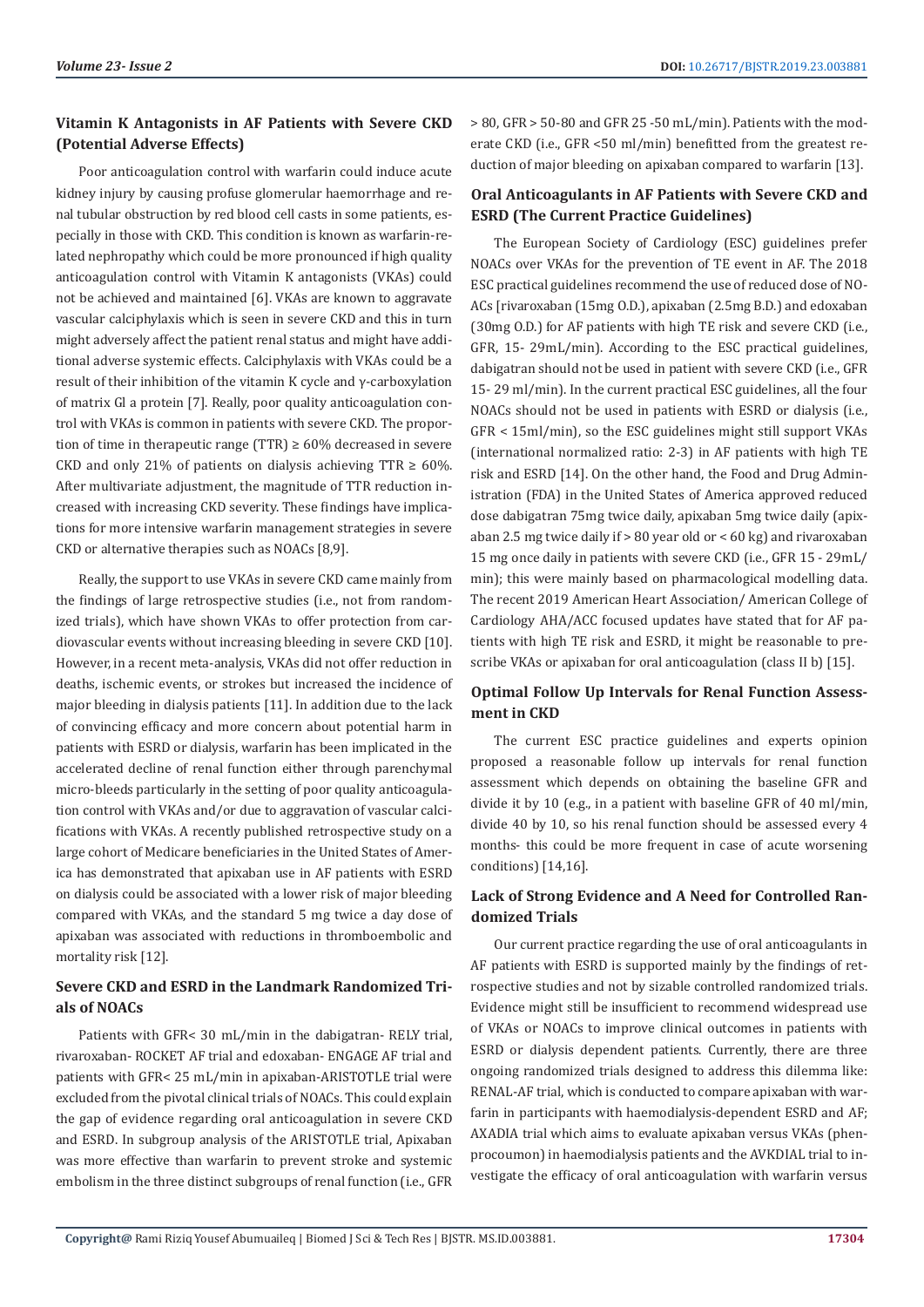no anticoagulation in patients on dialysis with ESRD and AF. The related scientific communities are still waiting the publication of the final results of these randomized trials which could aid toward the best management strategy of this group of high-risk patients.

## **Practical Points for Proper Use of Oral Anticoagulants to Improve the Outcomes in AF patients with CKD**

a) Before starting oral anticoagulants, accurate evaluation of the patient's renal function status using GFR or creatinine clearance is necessary.

b) With regard to the use of oral anticoagulants, patients with AF and severe CKD or ESRD should be flagged as a highrisk group and should have more follow up visits than others.

A close collaboration between the cardiologist and the nephrologist should be maintained (a multidisciplinary team if possible) for proper decision making and suitable management plan of patients with AF and severe CKD or ESRD.

d) The doctors should follow the dose reduction protocol of NOACs according to the estimated GFR of the patient (as per practical guidelines).

e) For patients who are taking VKAs, continuous efforts should be directed to maintain high quality anticoagulation control with TTR >65%.

f) Assess proper adherence and carefully check the patient's medication list for potential adverse drug -drug interactions during each follow up visit.

g) Ensure the best management of associated comorbidities (e.g., hypertension, gastrointestinal disease, connective tissue disease etc…) multidisciplinary team is advisable.

h) Optimal follow up intervals for renal function assessmentdepending on baseline GFR, complete blood count and liver function test.

#### **Acknowledgement**

None.

#### **Conflict of Interest**

No conflict of interest.

#### **References**

- 1. [Soliman EZ, Prineas RJ, Go AS, Xie D, Lash JP, et al. \(2010\) Chronic kidney](https://www.ncbi.nlm.nih.gov/pubmed/20569726)  [disease and prevalent atrial fibrillation: The Chronic Renal Insufficiency](https://www.ncbi.nlm.nih.gov/pubmed/20569726)  [Cohort \(CRIC\). Am Heart J 159\(6\): 1102-1107.](https://www.ncbi.nlm.nih.gov/pubmed/20569726)
- 2. [Bansal N, Fan D, Hsu CY, Ordonez JD, Marcus GM, et al. \(2013\) Incident](https://www.ncbi.nlm.nih.gov/pubmed/23275377)  [atrial fibrillation and risk of end-stage renal disease in adults with](https://www.ncbi.nlm.nih.gov/pubmed/23275377)  [chronic kidney disease. Circulation 127\(5\): 569-574.](https://www.ncbi.nlm.nih.gov/pubmed/23275377)
- 3. [Watanabe H, Watanabe T, Sasaki S, Nagai K, Roden DM, et al. \(2009\)](https://www.ncbi.nlm.nih.gov/pubmed/19781424) [Close bidirectional relationship between chronic kidney disease and](https://www.ncbi.nlm.nih.gov/pubmed/19781424) [atrial fibrillation: the Niigata preventive medicine study.Am Heart J](https://www.ncbi.nlm.nih.gov/pubmed/19781424) [158\(4\): 629-636.](https://www.ncbi.nlm.nih.gov/pubmed/19781424)
- 4. [Levin A, Stevens PE \(2014\) Summary of KDIGO 2012 CKD Guideline:](https://www.ncbi.nlm.nih.gov/pubmed/24284513) [behind the scenes, need for guidance, and a framework for moving](https://www.ncbi.nlm.nih.gov/pubmed/24284513) [forward. Kidney Int 85\(1\): 49-61.](https://www.ncbi.nlm.nih.gov/pubmed/24284513)
- 5. [Abumuaileq RRY, Abu Assi E, Lopez Lopez A, Sergio Raposeiras Roubin,](https://www.ncbi.nlm.nih.gov/pmc/articles/PMC4620080/) [Moisés Rodríguez Mañero, et al. \(2015\) Renal function assessment in](https://www.ncbi.nlm.nih.gov/pmc/articles/PMC4620080/) [atrial fibrillation: Usefulness of chronic kidney disease epidemiology](https://www.ncbi.nlm.nih.gov/pmc/articles/PMC4620080/) [collaboration vs reexpressed 4 variable modification of diet in renal](https://www.ncbi.nlm.nih.gov/pmc/articles/PMC4620080/) [disease. World J Cardiol 7\(10\): 685-694.](https://www.ncbi.nlm.nih.gov/pmc/articles/PMC4620080/)
- 6. [Glassock RJ \(2019\) Anticoagulant-Related Nephropathy. CJASN 14\(6\):](file:///E:/varalakshmi/27-11-2019/BJSTR.MS.ID.003881-SI/BJSTR-NUR-19-MRW-171_W/Glassock%20RJ%20(2019)%20Anticoagulant-Related%20Nephropathy.%20CJASN%2014(6):%20935-937.) [935-937.](file:///E:/varalakshmi/27-11-2019/BJSTR.MS.ID.003881-SI/BJSTR-NUR-19-MRW-171_W/Glassock%20RJ%20(2019)%20Anticoagulant-Related%20Nephropathy.%20CJASN%2014(6):%20935-937.)
- 7. [Galloway PAG, El Damanawi R, Bardsley V \(2015\) Vitamin K Antagonists](file:///E:/varalakshmi/27-11-2019/BJSTR.MS.ID.003881-SI/BJSTR-NUR-19-MRW-171_W/Galloway%20PAG,%20El-Damanawi%20R,%20Bardsley%20V%20(2015)%20%20Vitamin%20K%20Antagonists%20Predispose%20to%20Calciphylaxis%20in%20Patients%20with%20End-Stage%20Renal%20Disease.%20Nephron%20129:%20197-201.) [Predispose to Calciphylaxis in Patients with End-Stage Renal Disease.](file:///E:/varalakshmi/27-11-2019/BJSTR.MS.ID.003881-SI/BJSTR-NUR-19-MRW-171_W/Galloway%20PAG,%20El-Damanawi%20R,%20Bardsley%20V%20(2015)%20%20Vitamin%20K%20Antagonists%20Predispose%20to%20Calciphylaxis%20in%20Patients%20with%20End-Stage%20Renal%20Disease.%20Nephron%20129:%20197-201.) [Nephron 129\(3\): 197-201.](file:///E:/varalakshmi/27-11-2019/BJSTR.MS.ID.003881-SI/BJSTR-NUR-19-MRW-171_W/Galloway%20PAG,%20El-Damanawi%20R,%20Bardsley%20V%20(2015)%20%20Vitamin%20K%20Antagonists%20Predispose%20to%20Calciphylaxis%20in%20Patients%20with%20End-Stage%20Renal%20Disease.%20Nephron%20129:%20197-201.)
- 8. [Yang F, Hellyer JA, Than C, Ullal AJ, Kaiser DW, et al. \(2017\) Warfarin](https://www.ncbi.nlm.nih.gov/pubmed/27852694) [utilisation and anticoagulation control in patients with atrial fibrillation](https://www.ncbi.nlm.nih.gov/pubmed/27852694) [and chronic kidney disease. Heart 103\(11\): 818-826.](https://www.ncbi.nlm.nih.gov/pubmed/27852694)
- 9. [Abumuaileq RRY, Abu Assi E, Raposeiras Roubin S, López López A,](https://www.ncbi.nlm.nih.gov/pubmed/25662984) [Redondo Diéguez A, et al. \(2015\) Evaluation of SAMe-TT2R2 risk score](https://www.ncbi.nlm.nih.gov/pubmed/25662984) [for predicting the quality of anticoagulation control in a real-world](https://www.ncbi.nlm.nih.gov/pubmed/25662984) [cohort of patients with non-valvular atrial fibrillation on vitamin-K](https://www.ncbi.nlm.nih.gov/pubmed/25662984) [antagonists. Europace 17\(5\): 711-717.](https://www.ncbi.nlm.nih.gov/pubmed/25662984)
- 10. [Bonde AN, Lip GYH, Kamper AL, Hansen PR, Lamberts M, et al. \(2014\)](https://www.ncbi.nlm.nih.gov/pubmed/25500231) [Net clinical benefit of antithrombotic therapy in patients with atrial](https://www.ncbi.nlm.nih.gov/pubmed/25500231) [fibrillation and chronic kidney disease: a nationwide observational](https://www.ncbi.nlm.nih.gov/pubmed/25500231) [cohort study. J Am Coll Cardiol. 64\(23\): 2471-2482.](https://www.ncbi.nlm.nih.gov/pubmed/25500231)
- 11. [Nochaiwong S, Ruengorn C, Awiphan R, Dandecha P, Noppakun K, et al.](https://www.ncbi.nlm.nih.gov/pubmed/27386140) [\(2016\) Efficacy and safety of warfarin in dialysis patients with atrial](https://www.ncbi.nlm.nih.gov/pubmed/27386140) [fibrillation: a systematic review and meta-analysis. Open Heart 3\(1\):](https://www.ncbi.nlm.nih.gov/pubmed/27386140) [e000441.](https://www.ncbi.nlm.nih.gov/pubmed/27386140)
- 12. [Siontis KC, Zhang X, Eckard A, Bhave N, Schaubel DE, et al. \(2018\)](https://www.ncbi.nlm.nih.gov/pubmed/29954737) [Outcomes associated with apixaban use in end-stage kidney disease](https://www.ncbi.nlm.nih.gov/pubmed/29954737) [patients with atrial fibrillation in the United States. Circulation 138\(15\):](https://www.ncbi.nlm.nih.gov/pubmed/29954737) [1519-1529.](https://www.ncbi.nlm.nih.gov/pubmed/29954737)
- 13. [Hohnloser SH, Hijazi Z, Thomas L, Alexander JH, Amerena J, et al. \(2012\)](https://www.ncbi.nlm.nih.gov/pubmed/22933567) [Efficacy of apixaban when compared with warfarin in relation to renal](https://www.ncbi.nlm.nih.gov/pubmed/22933567) [function in patients with atrial fibrillation: insights from the ARISTOTLE](https://www.ncbi.nlm.nih.gov/pubmed/22933567) [trial. Eur Heart J 33\(22\): 2821-2830.](https://www.ncbi.nlm.nih.gov/pubmed/22933567)
- 14. [Steffel J, Verhamme P, Potpara TS, Albaladejo P, Antz M, et al. \(2018\) The](https://www.ncbi.nlm.nih.gov/pubmed/29562325) [2018 European Heart Rhythm Association Practical Guide on the use](https://www.ncbi.nlm.nih.gov/pubmed/29562325) [of non-vitamin K antagonist oral anticoagulants in patients with atrial](https://www.ncbi.nlm.nih.gov/pubmed/29562325) [fibrillation. Eur Heart J 39\(16\): 1330-1393.](https://www.ncbi.nlm.nih.gov/pubmed/29562325)
- 15. [Craig T January, Samuel Wann L, Hugh Calkins, Lin Y Chen, Joaquin E](https://www.ahajournals.org/doi/10.1161/CIR.0000000000000665) [Cigarroa, et al. \(2019\) 2019 AHA/ACC/HRS Focused Update of the 2014](https://www.ahajournals.org/doi/10.1161/CIR.0000000000000665) [AHA/ACC/HRS Guideline for the Management of Patients With Atrial](https://www.ahajournals.org/doi/10.1161/CIR.0000000000000665) [Fibrillation: A Report of the American College of Cardiology/American](https://www.ahajournals.org/doi/10.1161/CIR.0000000000000665) [Heart Association Task Force on Clinical Practice Guidelines and the](https://www.ahajournals.org/doi/10.1161/CIR.0000000000000665) [Heart Rhythm Society in Collaboration With the Society of Thoracic](https://www.ahajournals.org/doi/10.1161/CIR.0000000000000665) [Surgeons. Circulation 140: e125-e151.](https://www.ahajournals.org/doi/10.1161/CIR.0000000000000665)
- 16. [Gremmel T, Niessner A, Domanovits H \(2018\) Non-vitamin K antagonist](file:///E:/varalakshmi/27-11-2019/BJSTR.MS.ID.003881-SI/BJSTR-NUR-19-MRW-171_W/Gremmel%20%20T,%20Niessner%20A,%20Domanovits%20H(2018)%20%20Non-vitamin%20K%20antagonist%20oral%20anticoagulants%20in%20patients%20with%20an%20increased%20risk%20of%20bleeding.%20Wien%20Klin%20Wochenschr130:%20722–734.) [oral anticoagulants in patients with an increased risk of bleeding. Wien](file:///E:/varalakshmi/27-11-2019/BJSTR.MS.ID.003881-SI/BJSTR-NUR-19-MRW-171_W/Gremmel%20%20T,%20Niessner%20A,%20Domanovits%20H(2018)%20%20Non-vitamin%20K%20antagonist%20oral%20anticoagulants%20in%20patients%20with%20an%20increased%20risk%20of%20bleeding.%20Wien%20Klin%20Wochenschr130:%20722–734.) [Klin Wochenschr 130\(23-24\): 722-734.](file:///E:/varalakshmi/27-11-2019/BJSTR.MS.ID.003881-SI/BJSTR-NUR-19-MRW-171_W/Gremmel%20%20T,%20Niessner%20A,%20Domanovits%20H(2018)%20%20Non-vitamin%20K%20antagonist%20oral%20anticoagulants%20in%20patients%20with%20an%20increased%20risk%20of%20bleeding.%20Wien%20Klin%20Wochenschr130:%20722–734.)